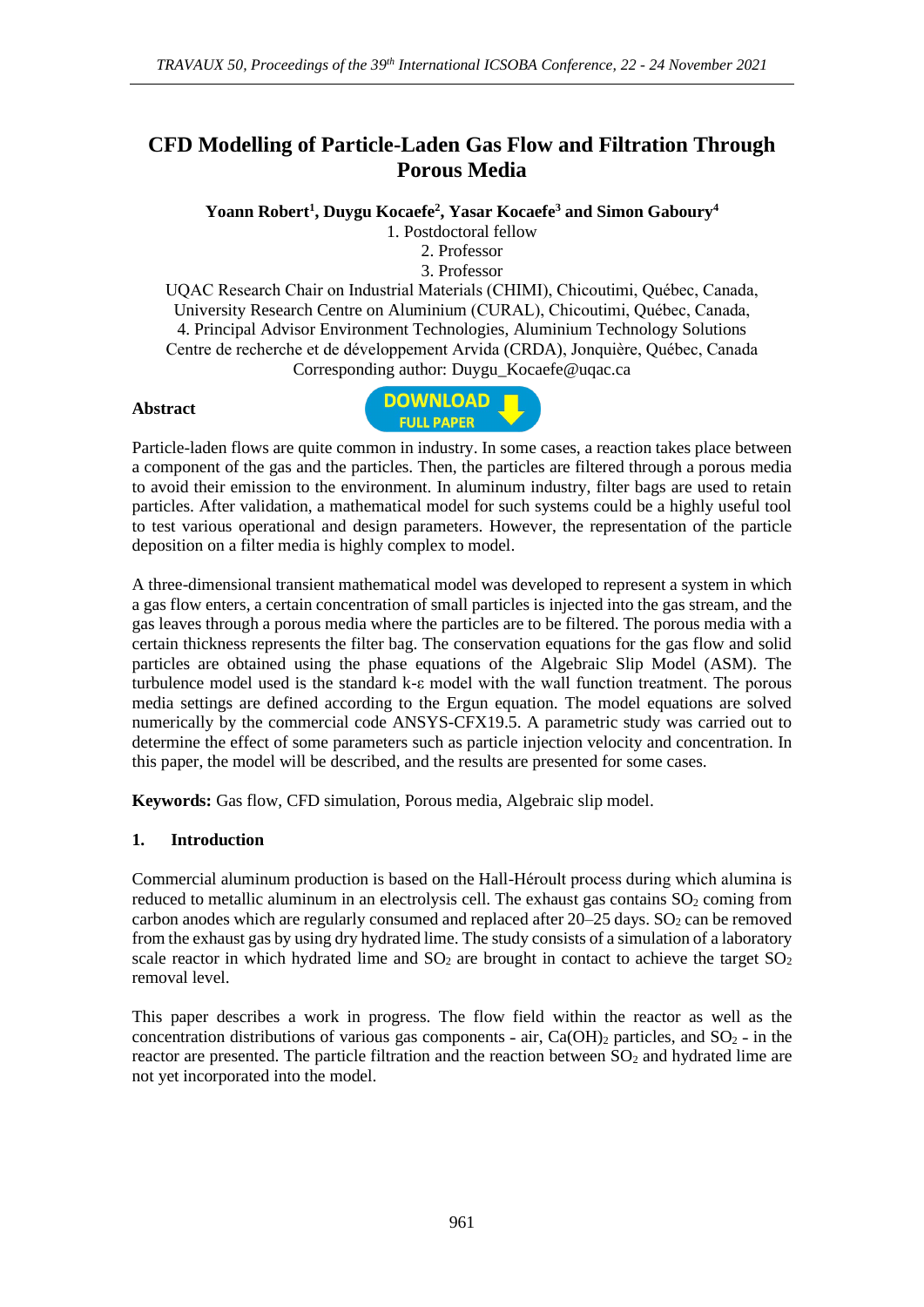## **2. Mathematical Formulation**

The model considers a simple reactor in cubic form which contains a filter bag. Figure 1 shows the geometry of the physical problem. There is one inlet for the mixture which is composed of two gas phases (air and  $SO_2$ ) and one dispersed phase of solid  $Ca(OH)_2$  particles, and one outlet. The filter is defined as a porous media (shown in green on Figure 1). The adopted approach in this study consists of solving the flow and the mass fraction of  $SO<sub>2</sub>$  and  $Ca(OH)<sub>2</sub>$  using the Algebraic Slip Model (ASM) under isothermal conditions.



**Figure 1. Schematic representation of the physical model.**

It was assumed that:

- The flow field is turbulent, and
- The gravity effects are negligible.

The ASM formulation of a multi-phase model for n-interpenetrated phases of a multi-fluid model was first introduced by Ishii [1]. In this model, a system is represented with a mass and a momentum balance for the whole mixture and a mass conservation equation for the n-1 phases. Manninen and Taivassalo [2] presented the complete derivation of the model.